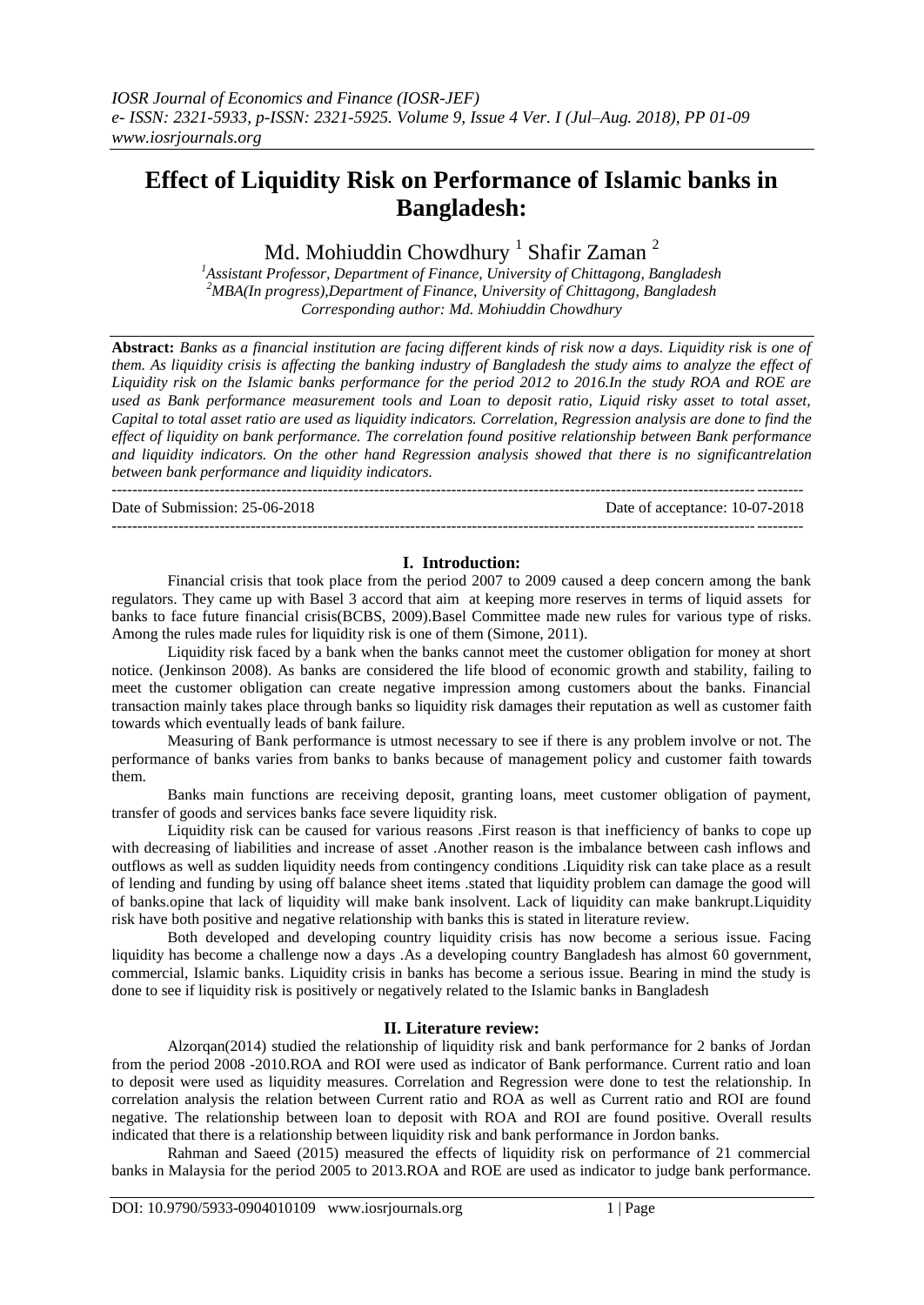Loan to deposit ratio, liquid risky asset to total asset and capital to asset ratio are used as liquidity indicators. The study found liquid risky asset to total asset has negative relation with bank performance. Capital to asset ratio has mixed results on bank performance. The study concluded the effects of liquidity indicators on bank performance are mixed and could not draw a clear result.

Tabari, Ahmadi, Emami (2013) analyzed the effect of liquidity risk on performance of 15 Iranian banks for period of 2003-2010.ROE is taken to judge the performance of banks. Size, Bank's Size Square, liquidity risk, credit risk, bank capital, GDP, inflation are taken as independent variable to find out the effect on bank performance. The study opine that Bank's size, bank's capital, gross domestic product and inflation have positive relation with bank performance but on the other hand credit risk and liquidity risk decreased banks performance. Overall the result indicated that liquidity risk negatively affected the banks performance.

Ferrouhi(2014)studied the financial performance of Moroccan banks with liquidity for the period 2001- 2012 taking 4 banks. ROA, ROE, Return on average asset and Net interest margin are used as performance indicator, 6 liquidity ratios and 5 determinants were used. Bank performance have positive relation with bank size, FDI, realization of financial crisis. On the other hand unemployment, capital are negatively related with bank performance. The study further revealed that liquidity ratios have positive relationship with bank performance. Mamatazakis and Bermapi(2014) tried to found out the relationship between liquidity risk and Bank performance in G 7 and Switzerland .The study took sample of 97 banks and found that liquidity risk negatively affects bank performance.

Cuong Ly(2015)investigated the relationship between liquidity risk and bank performance of from 2001 to 2011 of European banks. The result show that liquidity is inversely related with bank performance.

Hakimi, Zaghdoudi(2017) studied the effect of liquidity risk on the performance of 10 Tunisian banks from 1990 to 2015. The result of Random effect regression is that liquidity risk decreases the performance of banks.Marozva (2015) studied the relationship between liquidity risk and performance of South African banks for periods 1998 to 2014 .The study used OLS and the ARDL-Bounds tests to see the relationship between net interest margin and liquidity risk. The study revealed that there is negative relationship between liquidity risk and NIM. The study also opine for further investigation.

Musiega, Olweny, Mukanzi and Mutua(2017) analyzed the influence of liquidity risk on 30 commercial banks of Kenya for the period 2006 to 2016 .Correlation analysis , Unit root test ,Regression analysis were done. The study found that there is positive relationship between liquid risky assets to total asset have positive relationship with bank performance.

Bourke(1989) analyzed the performance of banks with liquidity of 12 countries .The study resulted that Europe, North American and Australian banks liquidity are positively related with bank profitability.

Umar, Muhammad, Asad and Mazhar (2015) studied the impact of liquidity risk on 2 Pakistan Conventional Banks for period of 2009 to 2013.The study revealed that current ratio was negatively correlated to banks performance.

Areffin (2012) studied the relationship of liquidity risk and Islamic banks performance of Malaysian banks for period of 2006 to 2008 .The study found that liquidity risk have a reverse relationship with ROA and ROE.Alper and Anbar (2011) used determinants to see the effect of Turkey banks for period 2002-2010 .The results showed that liquidity is positively related to banks performance.

Other researcher regarding the effect of liquidity and Bank performance were done by Kosmidou, Tanna, and Pasiouras (2005), Olagunju, David and Samuel (2012), Molyneux and Thornton (1992).

**Objective of the study:** The main objective of the study is to see the effect of Liquidity on the performance of Islamic banks for period 2012 to 2016.

# **III Methodology:**

In this study data are collected from the annul website of 6 Islamic banks from 2012 to 2016 .Bank performance is measured by ROA and ROE. ROA and ROE are also used by other researchers .They are: Najid and Rahman (2011), Alkhatib and Harsheh (2012), Almumani (2013), Roman and Sargu (2014), Imbierowicz and Rauch (2014), Rose and Hudgins (2013) & Saeed and Rahman (2015).As an indicator of Liquidity measurement the study used Loan to deposit ratio, Liquid risky asset to total asset and Capital to total asset ratio. IBM SPSS-20 software is used to do the descriptive statistics, correlation analysis and Regression analysis.

**Research Model:** The econometric model used to test the hypothesis is:

 $Y1 = a + β 1 X 1 + β 2 X2 + β 3 X 3 + ε$ 

Here Y=Bank performance measured by (ROA and ROE)

a = Constant

β 1- β 3= Regression Co efficient of Independent Variables

 $\epsilon$  = Error term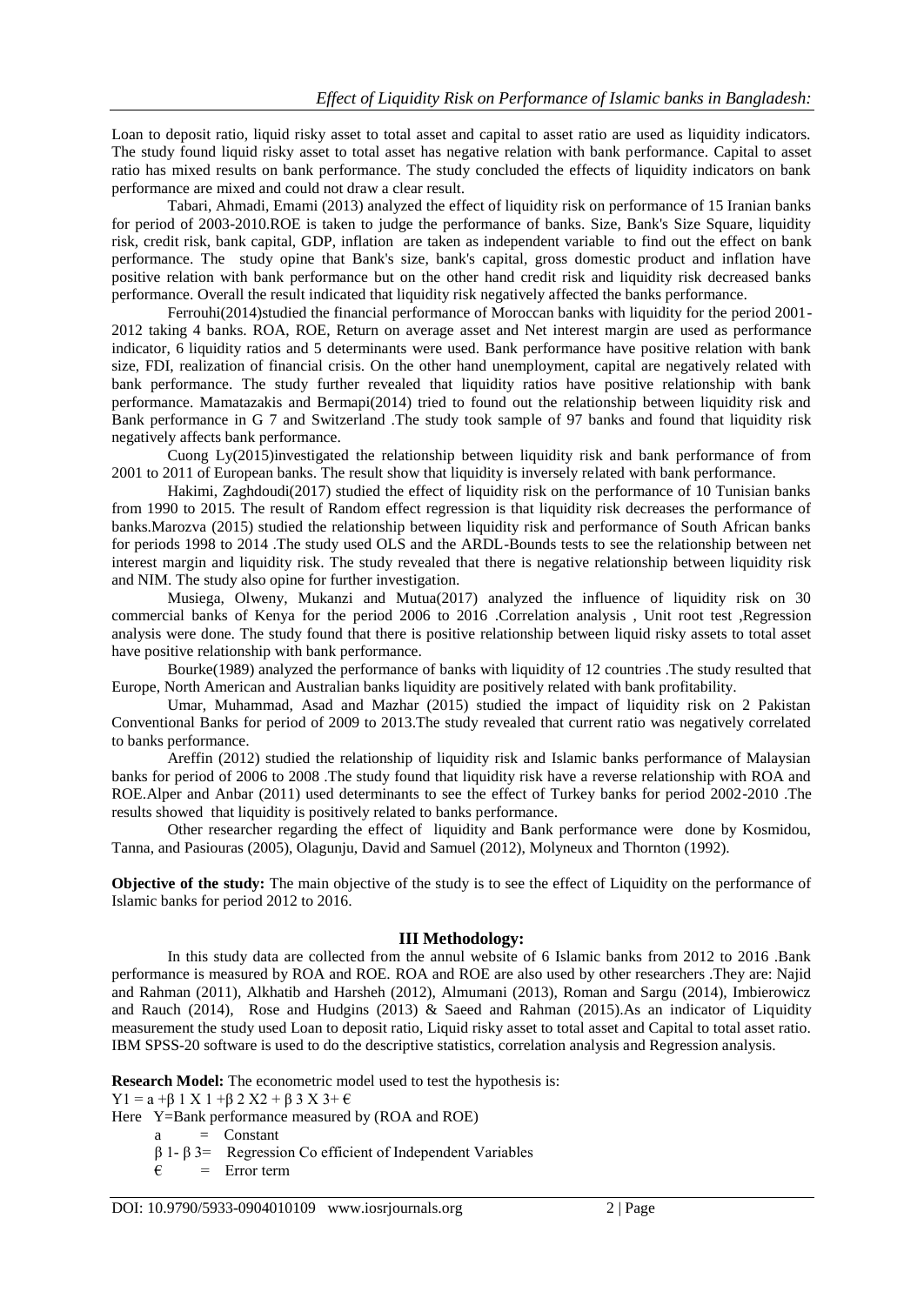| Variable                          | Symbol         | Proxies                    |
|-----------------------------------|----------------|----------------------------|
| <b>ROA</b>                        |                | Net income / Total asset   |
| <b>ROE</b>                        |                | Net income/Total equity    |
| Loan to deposit ratio             | Χ1             | Loan /Total deposit        |
| Liquid risky asset to total asset | X <sub>2</sub> | Liquid asset / Total asset |
| Capital to total asset ratio      | X3             | Total equity / Total asset |

#### **Variables and their Proxies :**

**Hypothesis Development:** The following null hypotheses (H0) and alternative hypotheses (Ha) had been constructed for this study. They are:

Ho1: There is no relationship between Loan to deposit ratio and Islamic banks performance

Ha1: There is a relationship between Loan to deposit ratio and Islamic banks performance

H02: There is no relationship between Liquid risky asset to total asset and Islamic banks performance

Ha2: There is a relationship between Liquid risky asset to total asset and Islamic banks performance.

H03: There is no relationship between Capital to total asset and Islamic banks performance.

Ha3: There is a relationship between Capital to total asset and Islamic banks performance.

#### **IV Data analysis:**

#### **a)Ratio analysis:**

#### **Return on Assets:**

The return on assets is calculated as net profit of the banks to total assets. The return on assets ratio indicates how much the banks are generating profit through efficient employment of its resources.

The ROA of Islamic banks was 1.48 in 2012 which was in decrease trend till 2015. In 2016, the ratio was 1.08 which means banks have good revenue that it can be used to cover their short term obligation



Source: Annual Report of the sample banks during the period of 2012 to 2016

#### **Return on Equity:**

The return on equity is measured as the ratio of net income to total equity. The high ratios indicate the better return to the investments of the shareholders.

The ROE Ratio of Islamic bank was 14.28 in 2012 but in 2013, it was 11.79. It was declining trend till 2015 and in 2016 it was slightly increased from 2013. This means that the external source of fund of Islamic Banks requires higher cost and it decreases profitability.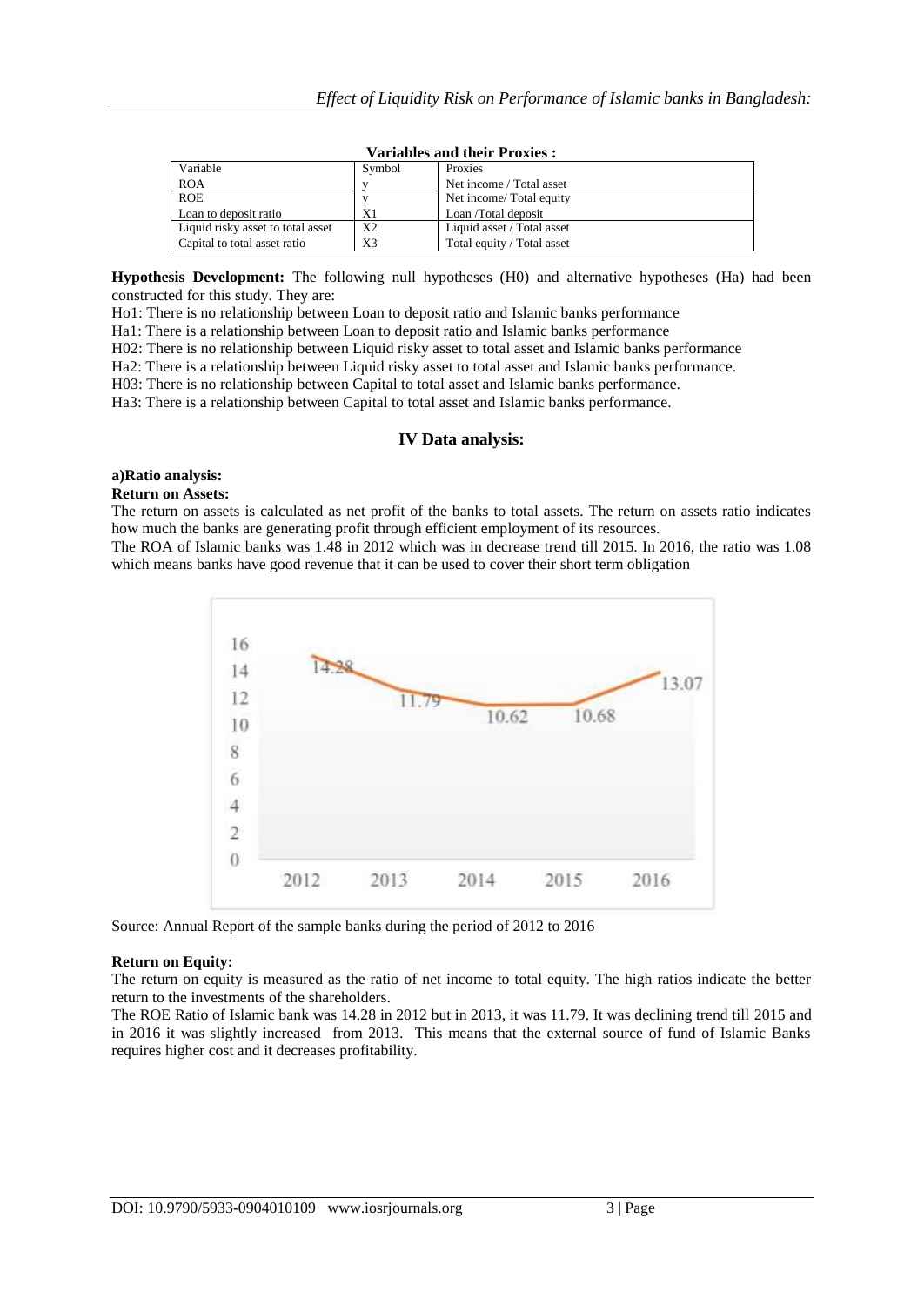

Source: Annual Report of the sample banks during the period of 2012 to 2016

# **Loan -To-Deposit Ratio:**

The Loan -to-deposit ratio (LTD) is found by dividing the bank's total investment by its total deposits. This number is expressed as a percentage. High ratio indicates lack of liquidity for the banks to meet the funds necessity, the low row indicates lack of earning of banks than expected. The trend of this ratio was increasing from 2014 to 2016, but it was decreasing from 2012 to 2016



Source: Annual Report of the sample banks during the period of 2012 to 2016

In 2016 the ratio is 87.36% which means that Islamic Banks don't have enough liquidity to cover unforeseen fund requirements.

# **Liquidity Risky asset to total asset:**

The liquidity risky asset to total asset of the Islamic banks is measured by using the cash and cash equivalent to total assets. The high figure of the ratio indicates the better liquidity position.

According to the figure, Islamic Banks had the highest cash and cash equivalent asset in 2012. The trend of this ratio was decreasing from 2012-2016.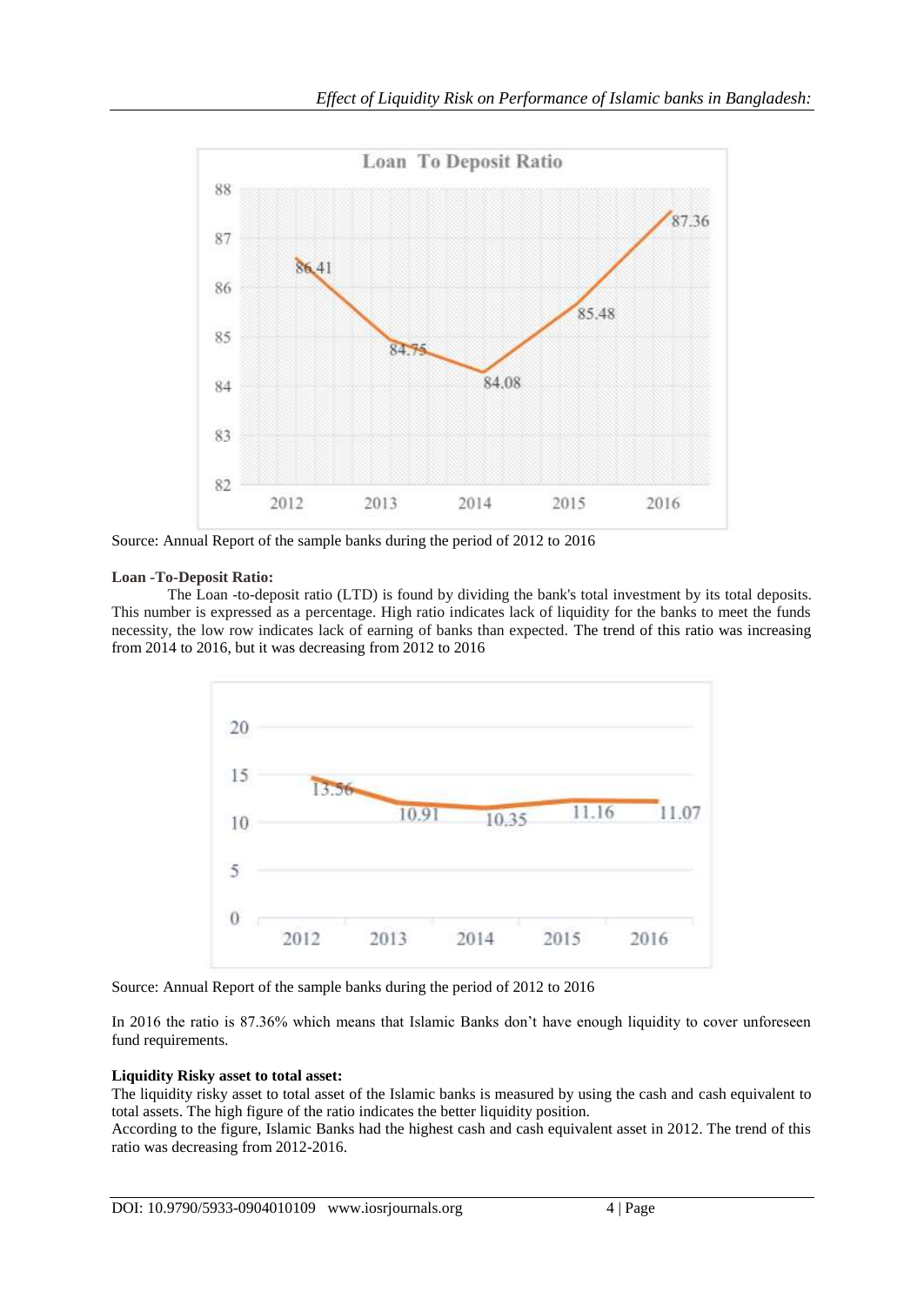

Source: Annual Report of the sample banks during the period of 2012 to 2016

# **Capital to total asset ratio:**

Capital to total asset is found by dividing total equity to total asset. It measures the capital adequacy of an organization. It indicates the company position in terms of capital.

Source: Annual Report of the sample banks during the period of 2012 to 2016

From the graph it is seen that capital to total asset ratio was decreasing in 2014 and 2016 compared to 2013 and 2012.It gives an indication capital adequacy of Islamic banks is decreasing.

| <b>Descriptive Statistics</b>  |   |       |         |         |         |                |
|--------------------------------|---|-------|---------|---------|---------|----------------|
|                                | N | Range | Minimum | Maximum | Mean    | Std. Deviation |
| <b>ROA</b>                     | 5 | .51   | .96     | 1.48    | 1.1257  | .20079         |
| <b>ROE</b>                     | 5 | 3.67  | 10.62   | 14.28   | 12.0883 | 1.58136        |
| Loan to deposit<br>ratio       | 5 | 3.28  | 84.08   | 87.36   | 85.6137 | 1.30225        |
| Liquid asset to total<br>asset | 5 | 3.21  | 10.35   | 13.56   | 11.4110 | 1.24031        |
| Capital to asset ratio         | 5 | 1.56  | 6.63    | 8.19    | 7.3840  | .71839         |
| Valid N                        | 5 |       |         |         |         |                |

**Analysis:** In the descriptive statistics section minimum, maximum, mean and Standard deviation is shown. Range shows the difference between highest and lowest number. Minimum represents lowest value and Maximum represents highest value. Mean is found by dividing number of observations to average value of all the observations. Standard deviation measures the amount of risk involved.SD also shows the spread available in data. Here for all factors standard deviation is low which is a good indicator that there is less risk involved.

#### **b) Correlation: Correlations**

| Correlations |                        |              |            |                       |                             |                        |
|--------------|------------------------|--------------|------------|-----------------------|-----------------------------|------------------------|
|              |                        | <b>ROA</b>   | <b>ROE</b> | Loan to deposit ratio | Liquid asset to total asset | Capital to asset ratio |
| <b>ROA</b>   | Pearson<br>Correlation | $\mathbf{I}$ | .864       | .388                  | $.927*$                     | .457                   |
|              | $Sig. (2-tailed)$      |              | .059       | .518                  | .024                        | .439                   |
|              | N                      |              | 5          | 5                     | 5                           | 5                      |
| <b>ROE</b>   | Pearson<br>Correlation | .864         |            | .747                  | .821                        | .350                   |
|              | $Sig. (2-tailed)$      | .059         |            | .147                  | .089                        | .564                   |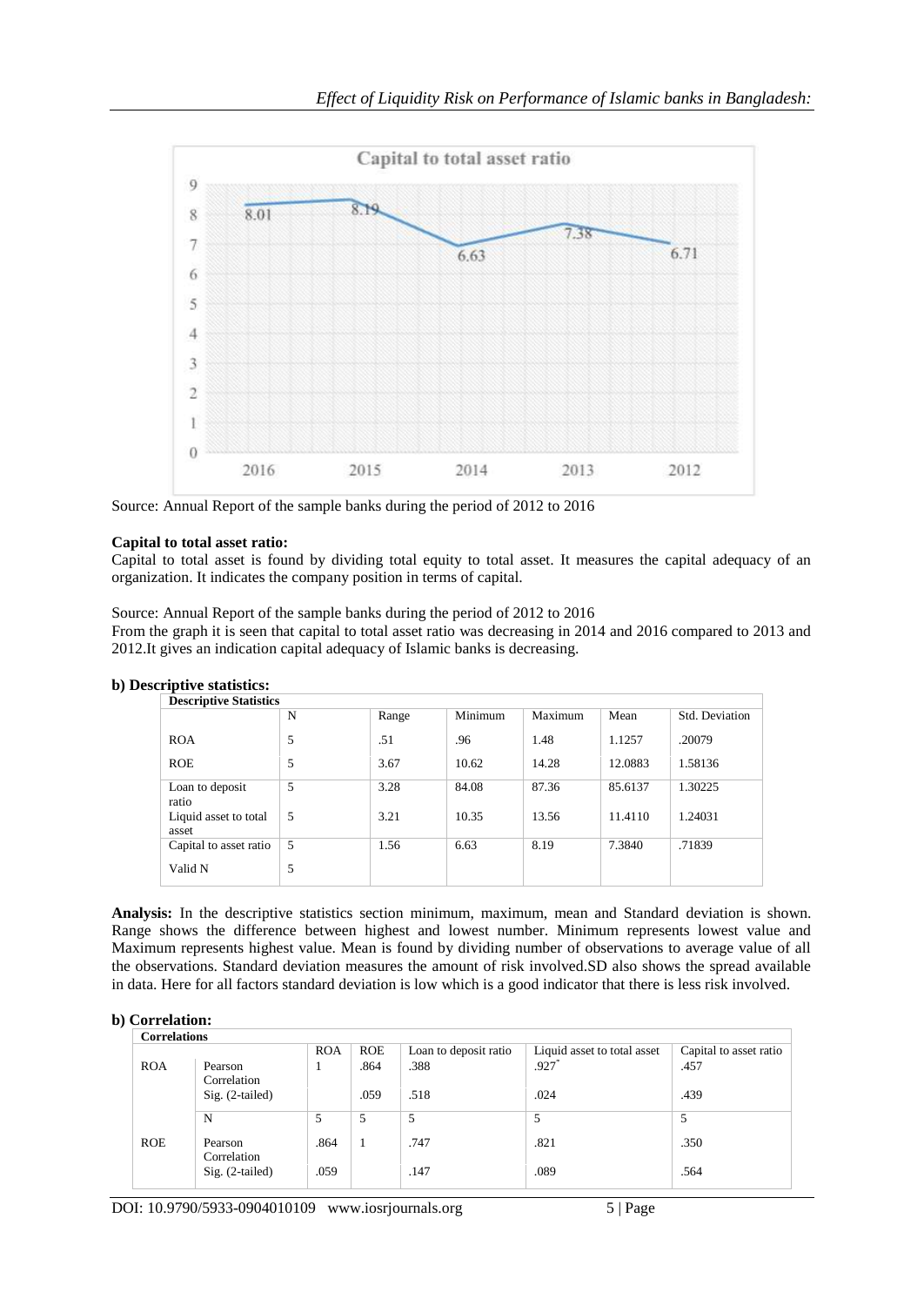| Effect of Liquidity Risk on Performance of Islamic banks in Bangladesh: |  |
|-------------------------------------------------------------------------|--|
|                                                                         |  |

|                     | $\mathbf N$                                                 | 5       | 5    | 5       | 5    | 5       |
|---------------------|-------------------------------------------------------------|---------|------|---------|------|---------|
| Loan to<br>deposit  | Pearson<br>Correlation                                      | .388    | .747 | 1       | .497 | $-.058$ |
| ratio               | Sig. (2-tailed)                                             | .518    | .147 |         | .395 | .926    |
|                     | N                                                           | 5       | 5    | 5       | 5    | 5       |
| Liquid<br>asset to  | Pearson<br>Correlation                                      | $.927*$ | .821 | .497    | 1    | .553    |
| total               | Sig. (2-tailed)                                             | .024    | .089 | .395    |      | .334    |
| asset               | N                                                           | 5       | 5    | 5       | 5    | 5       |
| Capital<br>to asset | Pearson<br>Correlation                                      | .457    | .350 | $-.058$ | .553 | 1       |
| ratio               | Sig. (2-tailed)                                             | .439    | .564 | .926    | .334 |         |
|                     | N                                                           | 5       | 5    | 5       | 5    | 5       |
|                     | *. Correlation is significant at the 0.05 level (2-tailed). |         |      |         |      |         |

**Analysis:** Correlation shows the relationship between independent and dependent variables. All the liquidity measures such asloan to deposit ratio, liquid risky asset to total asset and Capital to total assethave a positive relation with dependent variable ROA and ROE.Positive relation means ifindependent variable loan to deposit ratio, liquid risky asset to total asset and Capital to total asset increase then dependent variable ROA and ROE will also increases. On the other hand if independent variable loan to deposit ratio, liquid risky asset to total asset and Capital to total asset decreases then dependent variable ROA and ROE also decreases.

# **c) Regression analysis (Based on ROA):**

| Model | R                          | R Square                                                                                              | Adjusted           | Std. Error         | <b>Change Statistics</b> |       |     |                  |        | Durbin |
|-------|----------------------------|-------------------------------------------------------------------------------------------------------|--------------------|--------------------|--------------------------|-------|-----|------------------|--------|--------|
|       |                            | R Square                                                                                              | of the<br>Estimate | R Square<br>Change | $\mathbf{F}$<br>Change   | df1   | df2 | Sig. F<br>Change | Watson |        |
|       | .938 <sup>a</sup>          | .880                                                                                                  | .519               | .13927             | .880                     | 2.438 | 3   |                  | .433   | 2.531  |
|       | b. Dependent Variable: ROA | a. Predictors: (Constant), Capital to asset ratio, Loan to deposit ratio, liquid asset to total asset |                    |                    |                          |       |     |                  |        |        |

| 11117711 |                            |                   |             |       |                   |
|----------|----------------------------|-------------------|-------------|-------|-------------------|
| Model    | Sum of Squares             | df                | Mean Square | F     | Sig.              |
| Regress  | .142                       | $\mathbf{\Omega}$ | .047        | 2.438 | .433 <sup>b</sup> |
| ion      |                            |                   |             |       |                   |
| Residu   | .019                       |                   | .019        |       |                   |
| al       |                            |                   |             |       |                   |
| Total    | .161                       | 4                 |             |       |                   |
|          |                            |                   |             |       |                   |
|          | a. Dependent Variable: ROA |                   |             |       |                   |
|          |                            |                   |             |       |                   |

b. Predictors: (Constant), Capital to asset ratio, Loan to deposit ratio, liquid asset to total asset

| Model |                                   | Unstandardized<br>Coefficients |            | Standardized<br>Coefficients | $\mathbf{t}$ | Sig. | 95.0% Confidence Interval for B |                    |
|-------|-----------------------------------|--------------------------------|------------|------------------------------|--------------|------|---------------------------------|--------------------|
|       |                                   | B                              | Std. Error | <b>B</b> eta                 |              |      | Lower Bound                     | <b>Upper Bound</b> |
| 1     | (Constant)                        | 1.617                          | 5.804      |                              | .279         | .827 | $-72.127$                       | 75.361             |
|       | Loan to deposit ratio             | $-.026$                        | .069       | $-166$                       | $-.369$      | .775 | $-.907$                         | .856               |
|       | Liquid<br>asset to total<br>asset | .178                           | .087       | 1.097                        | 2.035        | .291 | $-931$                          | 1.287              |
|       | Capitalto asset ratio             | $-.045$                        | .131       | $-.159$                      | $-.340$      | .791 | $-1.709$                        | 1.620              |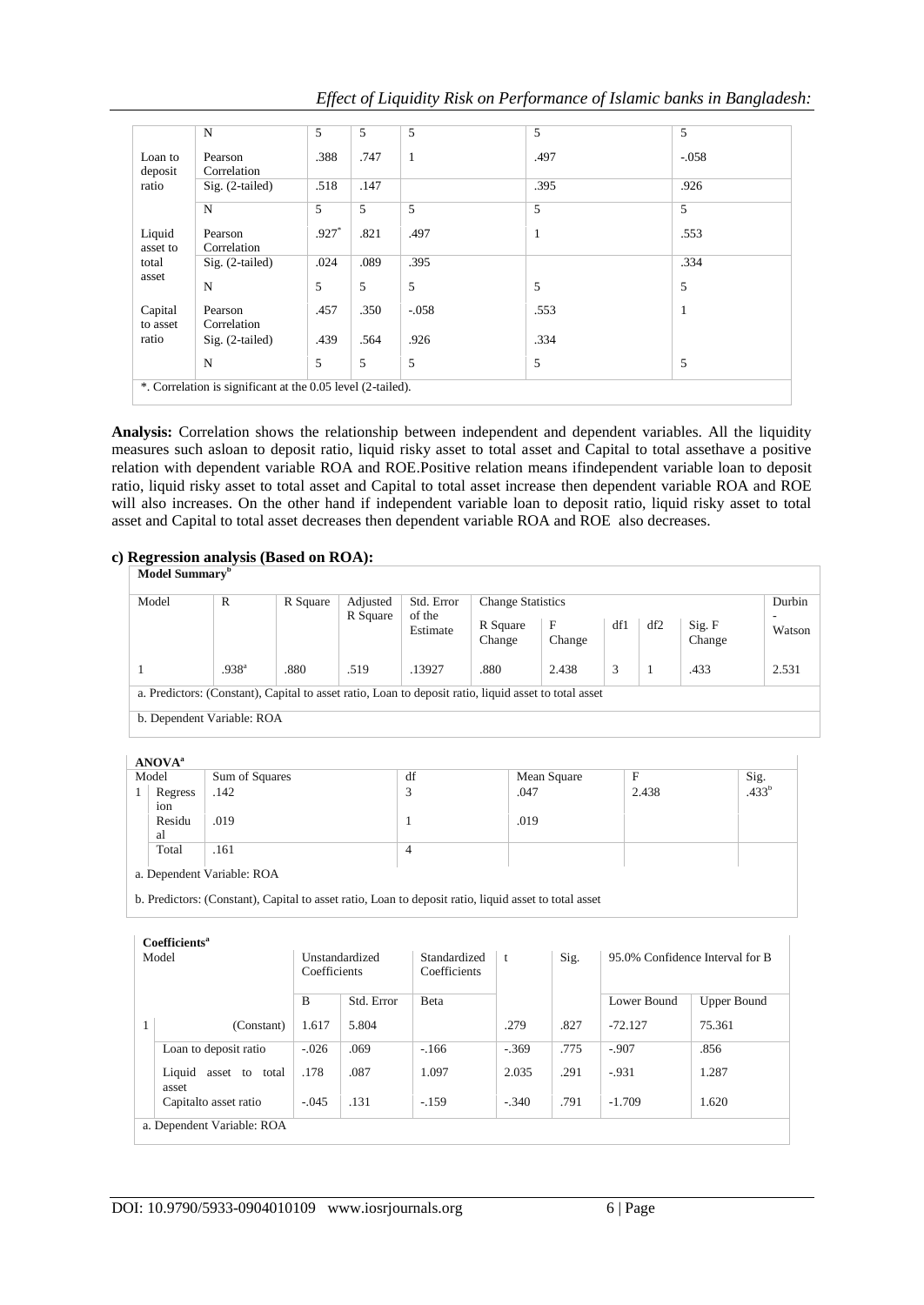|                            | <b>Residuals Statistics<sup>a</sup></b> |         |        |                |   |  |  |  |  |
|----------------------------|-----------------------------------------|---------|--------|----------------|---|--|--|--|--|
|                            | Minimum                                 | Maximum | Mean   | Std. Deviation | N |  |  |  |  |
| Predicted<br>Value         | 1.0100                                  | 1.4586  | 1.1257 | .18832         | 5 |  |  |  |  |
| Residual                   | $-.12339$                               | .04317  | .00000 | .06963         | 5 |  |  |  |  |
| Std. Predicted<br>Value    | $-.614$                                 | 1.768   | .000   | 1.000          | 5 |  |  |  |  |
| Std. Residual              | $-886$                                  | .310    | .000   | .500           | 5 |  |  |  |  |
| a. Dependent Variable: ROA |                                         |         |        |                |   |  |  |  |  |

# **Regression analysis (Based on ROE):**

| Model | R                 | R Square                                                                                              | Adjuste          | Std.                            | <b>Change Statistics</b> |             |     |     |                                | Durbin- |
|-------|-------------------|-------------------------------------------------------------------------------------------------------|------------------|---------------------------------|--------------------------|-------------|-----|-----|--------------------------------|---------|
|       |                   |                                                                                                       | R<br>d<br>Square | Error of<br>the<br>Estimat<br>e | R<br>Square<br>Change    | F<br>Change | df1 | df2 | Sig.<br>$\mathbf{F}$<br>Change | Watson  |
|       | .911 <sup>a</sup> | .830                                                                                                  | .320             | .30438                          | .830                     | 1.626       | 3   |     | .510                           | 2.531   |
|       |                   | a. Predictors: (Constant), Capital to asset ratio, Loan to deposit ratio, liquid asset to total asset |                  |                                 |                          |             |     |     |                                |         |

ANOVA<sup>a</sup>

| ANU V A |                            |                        |             |       |                   |  |  |  |
|---------|----------------------------|------------------------|-------------|-------|-------------------|--|--|--|
| Model   | Sum of Squares             | df                     | Mean Square | F     | Sig.              |  |  |  |
| Regress | 8.301                      | $\mathbf{\Omega}$<br>J | 2.767       | 1.626 | .510 <sup>b</sup> |  |  |  |
| 10n     |                            |                        |             |       |                   |  |  |  |
| Residu  | 1.701                      |                        | 1.701       |       |                   |  |  |  |
| al      |                            |                        |             |       |                   |  |  |  |
| Total   | 10.003                     | 4                      |             |       |                   |  |  |  |
|         |                            |                        |             |       |                   |  |  |  |
|         | a. Dependent Variable: ROE |                        |             |       |                   |  |  |  |
|         |                            |                        |             |       |                   |  |  |  |

b. Predictors: (Constant), Capital to asset ratio, Loan to deposit ratio, liquid asset to total asset

|       | Coefficients <sup>a</sup>      |                                |            |                              |              |      |                                 |                    |
|-------|--------------------------------|--------------------------------|------------|------------------------------|--------------|------|---------------------------------|--------------------|
| Model |                                | Unstandardized<br>Coefficients |            | Standardized<br>Coefficients | $\mathbf{t}$ | Sig. | 95.0% Confidence Interval for B |                    |
|       |                                | B                              | Std. Error | Beta                         |              |      | Lower Bound                     | <b>Upper Bound</b> |
|       | (Constant)                     | $-47.686$                      | 54.359     |                              | $-.877$      | .542 | -738.379                        | 643.007            |
|       | Loan to deposit<br>ratio       | .592                           | .650       | .487                         | .911         | .530 | $-7.665$                        | 8.849              |
|       | Liquid asset to<br>total asset | .678                           | .817       | .532                         | .830         | .559 | $-9.708$                        | 11.065             |
|       | Capital to asset<br>ratio      | .185                           | 1.227      | .084                         | .150         | .905 | $-15.406$                       | 15.775             |
|       | a. Dependent Variable: ROE     |                                |            |                              |              |      |                                 |                    |

|                                     | Minimum                | Maximum         | Mean           | Std. Deviation  | N |
|-------------------------------------|------------------------|-----------------|----------------|-----------------|---|
| Predicted<br>Value                  | 10.3217                | 14.1298         | 12.0883        | 1.44061         | 5 |
| Residual<br>Std. Predicted<br>Value | $-1.15570$<br>$-1.226$ | .40434<br>1.417 | .00000<br>.000 | .65219<br>1.000 | 5 |
| Std. Residual                       | $-886$                 | .310            | .000           | .500            | 5 |

**Analysis:** In regression analysis R indicates the linear relationship between two variables. The value of R is .938 in case of ROA and .911 in case of ROE. The value is somewhat close to 1 which indicates close to perfect positive relation. ROA and ROE have close relationship with Liquidity measures. R square gives an indication

 $\bar{1}$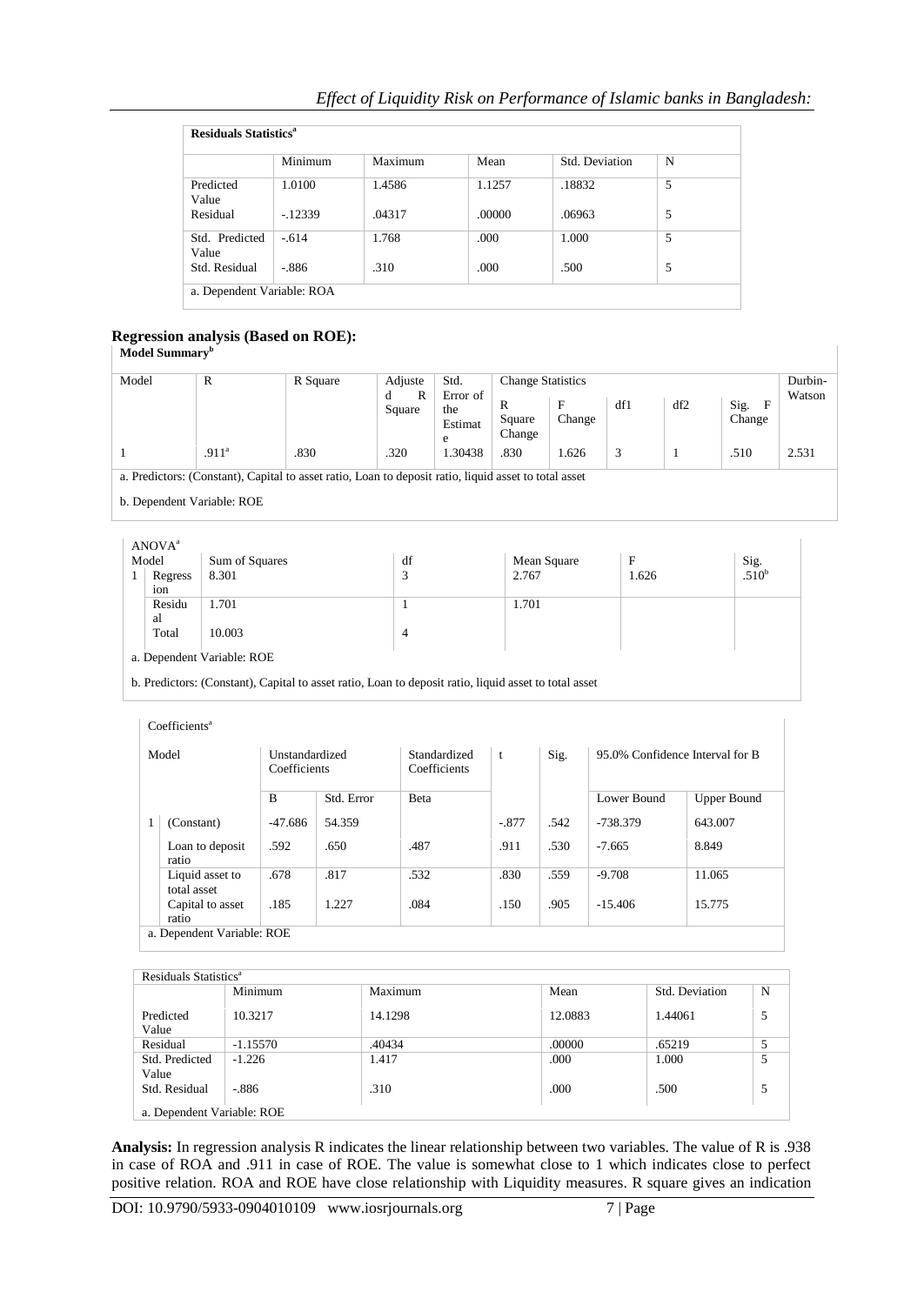about the degree of variation between independent variables with respect to dependent variables. The value of R square in case of ROA and ROE are .880 and .830 which means 88% and 83% of dependent variables can be described by independent variables.Loan to deposit ratio, liquid risky asset to total asset and Capital to total asset ratio can tell 88% and 83 % about ROA and ROE. Adjusted R square shows the closeness of data fitted with regression line. The Adjusted R square in terms of ROA is .510 and in terms of ROE is .320. 51% and 32% of data are fitted to regression line. Durbin Watson statistics tells if there is autocorrelation involved in data. The value ranges from 0 to 4 .The Durbin Watson value in terms of ROA and ROE is above 2 which indicates there is consistency in time series data and positive correlation. From the coefficient section of regression analysis, it is seen that loan to deposit ratio and capital to total asset ratio are negatively related with ROA and Liquid risky asset is positively related in ROA. In case of ROE loan to deposit ratio, liquid risky asset to total asset and capital to asset ratio are positively related with ROE.P value is greater than 0.05 indicate that the null hypothesis is accepted and alternative hypothesis is rejected .This means liquidity indicators loan to deposit ratio, liquid risky asset to total asset and capital to asset ratio have no relation with Bank performance (ROA and ROE).The result of this study is consistent with Falconer (2001), Diamond and Rajan (2005),Areffin (2012),Tabari, Ahmadi, Emami (2013); Mamatazakis and Bermapi(2014) ; Cuong Ly(2015); (Marozva 2015);Hakimi and Zaghdougi (2017).

## **V. Conclusion:**

Banks rely on liquidity to properly run their operation. So lack of liquidity is a problem for banks. The liquidity crisis is prevalent in Banks of Bangladesh at present. Considering the importance of liquidity the study analyzed the effect of liquidity risk on 6 Islamic banks performance for a period of 2012 to 2016.The study found that the liquidity indicators have negative relationship with Bank performance. So there is requirement of further study to see the reason of this type of results.

#### **References:**

- [1]. "International framework for liquidity risk measurement, standards and monitoring"CH 4002 Basel, (2009).
- [2]. Alkhatib, A. &Harsheh,M. (2012). Financial Performance of Palestinian Commercial Banks. International Journal of Business and Social Science, 3(3): 175-184.
- [3]. Almumani, M. (2013). Liquidity Risk Management: A Comparative Study between Saudi and Jordanian Banks. Interdisciplinary Journal of Research in Business, 3(2): 1-10.
- [4]. Alper, D.&Anbar,A.(2012). Impact of Profitability on Turkey commercial banks on Macroeconomic and bank specific factors. Business and Economics Research Journal,, 2 (2), 139-152.
- [5]. Alzorqan, S.T. (2014). Bank Liquidity Risk and Performance: An Empirical Study of the Banking System in Jordan. Research Journal of Finance and Accounting, 5(12): 155-164.
- [6]. Arif,A.& Anees,A. (2012). Liquidity Risk and Performance of Banking System. Journal of Financial Regulation and Compliance, 20(2): 182-195.
- [7]. Duttweiler, R.(2009). The Meaning of Liquidity Risk. John Wiley & Sons. Chapter, 1: 10-11.
- [8]. Comptroller of the Currency, (2001). Liquidity: Comptroller's Handbook, Comptroller of the Currency: Administrator of the National Banks, Washington DC.
- [9]. Ariffin, N. M. (2012). Liquidity risk management and financial performance. Aceh International Journal of Social Sciences, 1(2): 68–75.
- [10]. Bourke, P. (1989). Concentration and other determinants of bank profitability in Europe, North America . Journal of Banking & Finance, 13(1), 65-79.
- [11]. Diamond, D.W.&Rajan,R.G.(2005). Liquidity Shortages and Banking Crises. The Journal of Finance, 60(2): 614-647.
- [12]. Falconer, B. (2001). Structural Liquidity: The Worry Beneath the Surface. pp. Balance Sheet, 9(3): 13-19.
- [13]. Ferrouhi,M.E. (2014). Bank liquidity performance :Evidence from Moroccan Banking Industry. Teorija ir praktika / Business: Theory and Practice, 15(4): 351–361.
- [14]. Goodhart, C. (2008). Liquidity Risk Management. Financial Stability Review, 11(6): 39-44.
- [15]. Hakimi,A.&Zaghdoudi,K. (2017). Liquidity risk and bank performance: An empirical for Tunisian banks.Business and Economic Research, Volume: 7,1.
- [16]. Imbierowicz, B.&Rauch,C.(2014). The Relationship between Liquidity Risk and Credit Risk in Banks. Journal of Banking and Finance, 40: 242-256.
- [17]. Jekinson,N. (2008). Strengthening regimes for controlling liquidity risk,Euro money. Liquidity and Funding risk management .
- [18]. Kosmidou, K.,Tanna,S.&Pasiouras,F. (2005).UK commercial Banks profitability determinants .In Money Macro and Finance (MMF) Research Group, (Vol. 45).
- [19]. Cuong,Ly.K. (2015). Liquidity risk,regulation and bank performance:Evidence from European banks. Global economy and finance , 8(1),11-33.
- [20]. Mamatzakis, E.&Bermpei,T. (2014). What drives bank performance?The role of risk,liquidity and fees prior to and during the performance. International review of Financial analysis, 35,102-117.
- [21]. Marozva,G. (2015). Liquidity and Bank performance of South african banks . International Journal of Economics and Business Research, Volume 14,3.
- [22]. Molyneux, P.&Thornton,J.(1992). Determinants of European bank profitability. Journal of Banking &Finance, 16(6), 1173-1178.
- [23]. Musiega,M.,Olwney,T.,Mukanzi,C.&Mutna,M.(2017). Influence of Liquidity Risk on Performance of Commercial Banks in Kenya.
- IOSR Journal of Economics and Finance, Volume 8, Issue 3 Ver. PP 67-75. [24]. Najid, A. F.& Rahman,R.A. (2011).Malaysian govt companies ownership and performance.International Research Journal of Finance and Economics, 61: 42-56.
- [25]. Olagunju, A.,David,A.O&Samuel,O (2012). Liquidity Management and Commercial Banks Profitability in. Research Journal of Finance and Accounting, 2(7-8), 24-38.